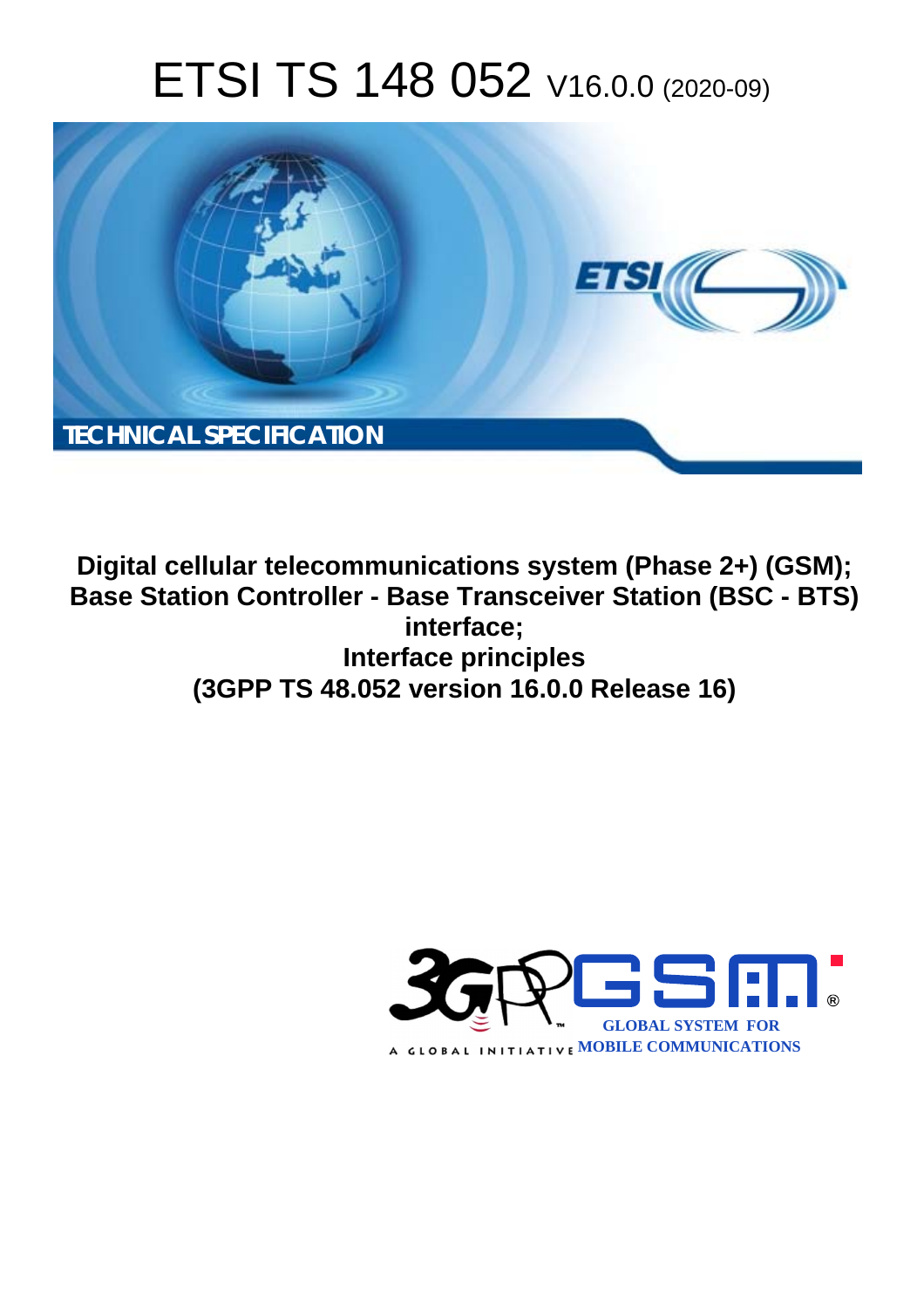Reference RTS/TSGR-0648052vg00

> Keywords GSM

#### *ETSI*

#### 650 Route des Lucioles F-06921 Sophia Antipolis Cedex - FRANCE

Tel.: +33 4 92 94 42 00 Fax: +33 4 93 65 47 16

Siret N° 348 623 562 00017 - NAF 742 C Association à but non lucratif enregistrée à la Sous-Préfecture de Grasse (06) N° 7803/88

#### *Important notice*

The present document can be downloaded from: <http://www.etsi.org/standards-search>

The present document may be made available in electronic versions and/or in print. The content of any electronic and/or print versions of the present document shall not be modified without the prior written authorization of ETSI. In case of any existing or perceived difference in contents between such versions and/or in print, the prevailing version of an ETSI deliverable is the one made publicly available in PDF format at [www.etsi.org/deliver](http://www.etsi.org/deliver).

Users of the present document should be aware that the document may be subject to revision or change of status. Information on the current status of this and other ETSI documents is available at <https://portal.etsi.org/TB/ETSIDeliverableStatus.aspx>

If you find errors in the present document, please send your comment to one of the following services: <https://portal.etsi.org/People/CommiteeSupportStaff.aspx>

#### *Copyright Notification*

No part may be reproduced or utilized in any form or by any means, electronic or mechanical, including photocopying and microfilm except as authorized by written permission of ETSI. The content of the PDF version shall not be modified without the written authorization of ETSI. The copyright and the foregoing restriction extend to reproduction in all media.

> © ETSI 2020. All rights reserved.

**DECT™**, **PLUGTESTS™**, **UMTS™** and the ETSI logo are trademarks of ETSI registered for the benefit of its Members. **3GPP™** and **LTE™** are trademarks of ETSI registered for the benefit of its Members and of the 3GPP Organizational Partners. **oneM2M™** logo is a trademark of ETSI registered for the benefit of its Members and of the oneM2M Partners. **GSM®** and the GSM logo are trademarks registered and owned by the GSM Association.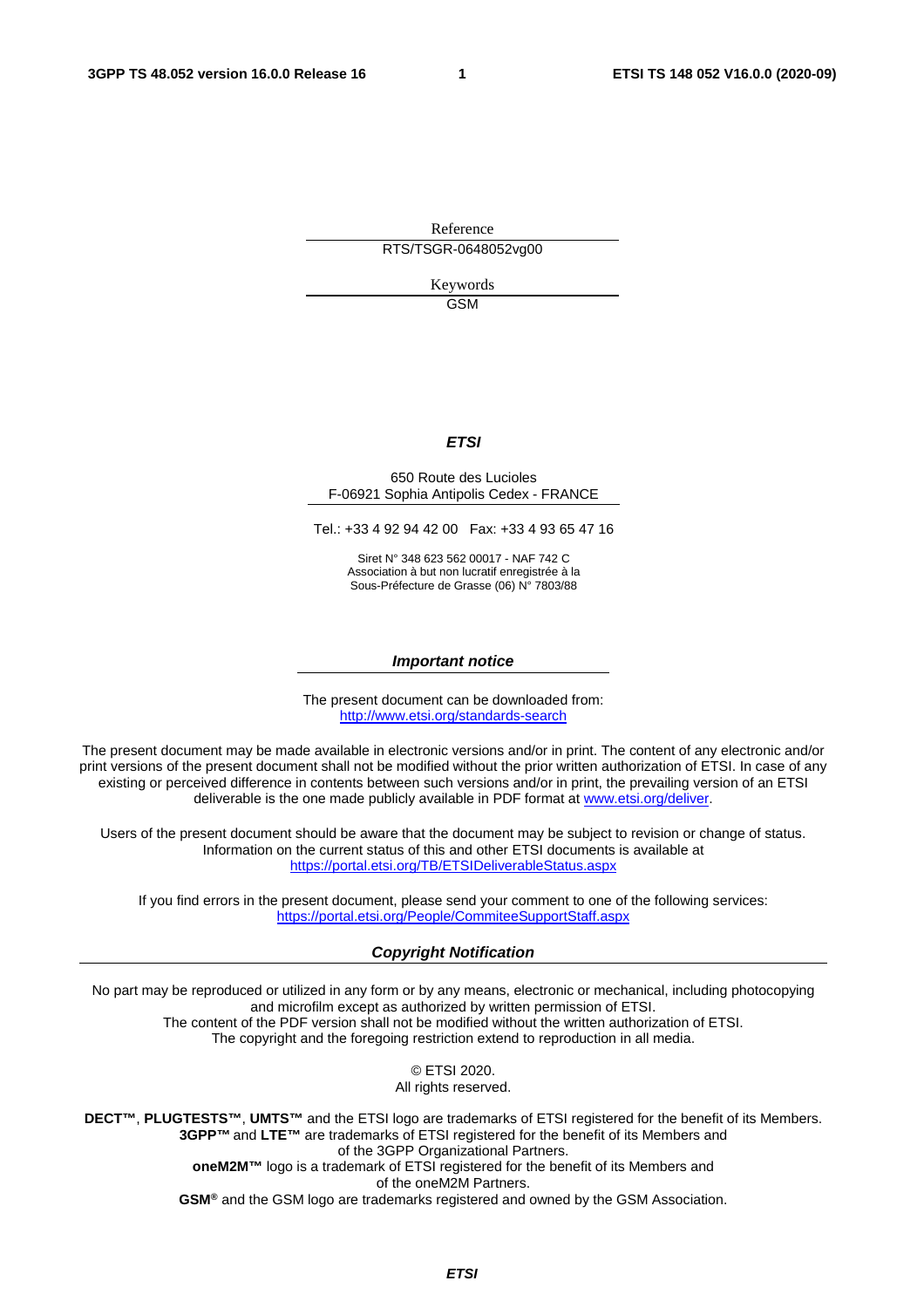## Intellectual Property Rights

#### Essential patents

IPRs essential or potentially essential to normative deliverables may have been declared to ETSI. The information pertaining to these essential IPRs, if any, is publicly available for **ETSI members and non-members**, and can be found in ETSI SR 000 314: *"Intellectual Property Rights (IPRs); Essential, or potentially Essential, IPRs notified to ETSI in respect of ETSI standards"*, which is available from the ETSI Secretariat. Latest updates are available on the ETSI Web server [\(https://ipr.etsi.org/](https://ipr.etsi.org/)).

Pursuant to the ETSI IPR Policy, no investigation, including IPR searches, has been carried out by ETSI. No guarantee can be given as to the existence of other IPRs not referenced in ETSI SR 000 314 (or the updates on the ETSI Web server) which are, or may be, or may become, essential to the present document.

#### **Trademarks**

The present document may include trademarks and/or tradenames which are asserted and/or registered by their owners. ETSI claims no ownership of these except for any which are indicated as being the property of ETSI, and conveys no right to use or reproduce any trademark and/or tradename. Mention of those trademarks in the present document does not constitute an endorsement by ETSI of products, services or organizations associated with those trademarks.

## Legal Notice

This Technical Specification (TS) has been produced by ETSI 3rd Generation Partnership Project (3GPP).

The present document may refer to technical specifications or reports using their 3GPP identities. These shall be interpreted as being references to the corresponding ETSI deliverables.

The cross reference between 3GPP and ETSI identities can be found under<http://webapp.etsi.org/key/queryform.asp>.

## Modal verbs terminology

In the present document "**shall**", "**shall not**", "**should**", "**should not**", "**may**", "**need not**", "**will**", "**will not**", "**can**" and "**cannot**" are to be interpreted as described in clause 3.2 of the [ETSI Drafting Rules](https://portal.etsi.org/Services/editHelp!/Howtostart/ETSIDraftingRules.aspx) (Verbal forms for the expression of provisions).

"**must**" and "**must not**" are **NOT** allowed in ETSI deliverables except when used in direct citation.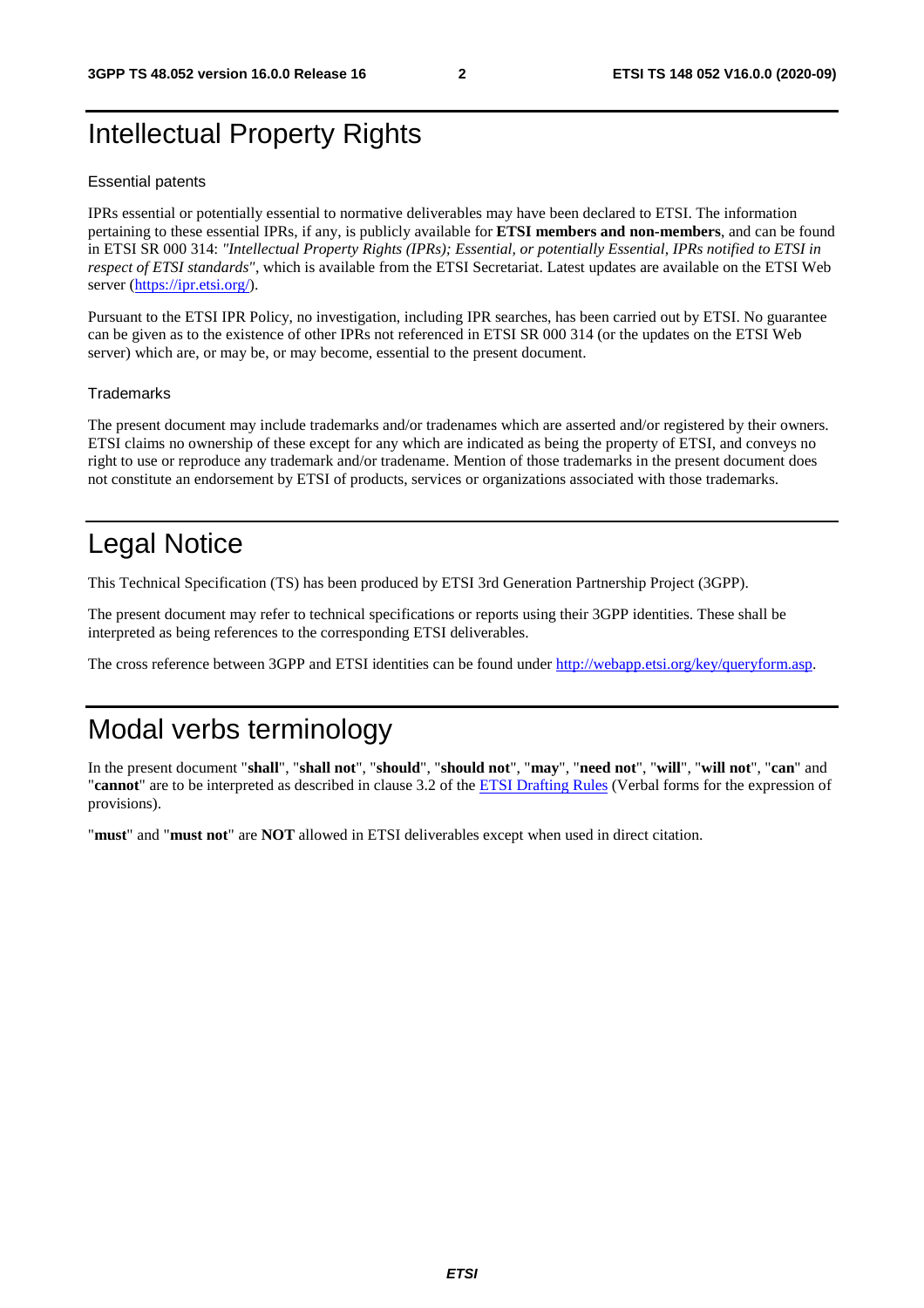$\mathbf{3}$ 

## Contents

| 1              |                               |  |  |  |  |
|----------------|-------------------------------|--|--|--|--|
| 2              |                               |  |  |  |  |
| 3              |                               |  |  |  |  |
| 3.1            |                               |  |  |  |  |
| 3.2            |                               |  |  |  |  |
| $\overline{4}$ |                               |  |  |  |  |
| 5              |                               |  |  |  |  |
| 5.1            |                               |  |  |  |  |
| 5.2            |                               |  |  |  |  |
| 5.3            |                               |  |  |  |  |
| 5.3.1          |                               |  |  |  |  |
| 5.3.2          |                               |  |  |  |  |
| 5.3.2.1        |                               |  |  |  |  |
| 5.3.2.2        |                               |  |  |  |  |
| 5.3.2.3        |                               |  |  |  |  |
| 5.3.2.4        |                               |  |  |  |  |
| 5.3.3          |                               |  |  |  |  |
| 5.3.4          |                               |  |  |  |  |
| 5.3.5          |                               |  |  |  |  |
| 5.3.6          |                               |  |  |  |  |
| 5.3.7          |                               |  |  |  |  |
| 5.3.8          |                               |  |  |  |  |
| 5.3.9          |                               |  |  |  |  |
| 5.3.10         |                               |  |  |  |  |
| 5.3.11         |                               |  |  |  |  |
| 5.3.12         |                               |  |  |  |  |
| 5.3.13         |                               |  |  |  |  |
| 5.3.14         |                               |  |  |  |  |
| 6              |                               |  |  |  |  |
| 6.1            |                               |  |  |  |  |
| 6.2            |                               |  |  |  |  |
| $\tau$         |                               |  |  |  |  |
| 7.1            |                               |  |  |  |  |
| 7.2            |                               |  |  |  |  |
| 7.3            |                               |  |  |  |  |
|                | <b>Annex A (informative):</b> |  |  |  |  |
|                |                               |  |  |  |  |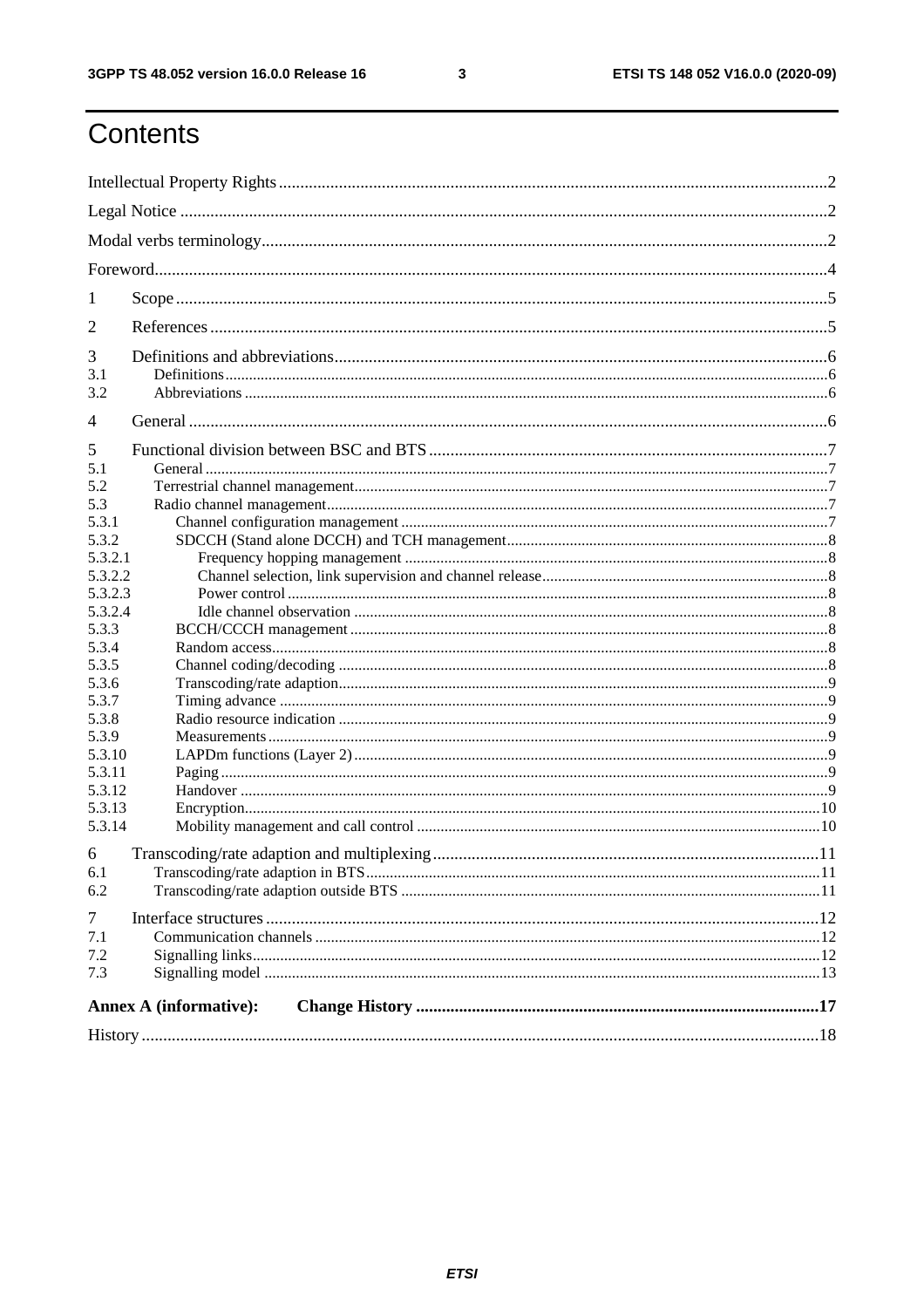## Foreword

This Technical Specification has been produced by the 3<sup>rd</sup> Generation Partnership Project (3GPP).

The contents of the present document are subject to continuing work within the TSG and may change following formal TSG approval. Should the TSG modify the contents of the present document, it will be re-released by the TSG with an identifying change of release date and an increase in version number as follows:

Version x.y.z

where:

- x the first digit:
	- 1 presented to TSG for information;
	- 2 presented to TSG for approval;
	- 3 or greater indicates TSG approved document under change control.
- y the second digit is incremented for all changes of substance, i.e. technical enhancements, corrections, updates, etc.
- z the third digit is incremented when editorial only changes have been incorporated in the document.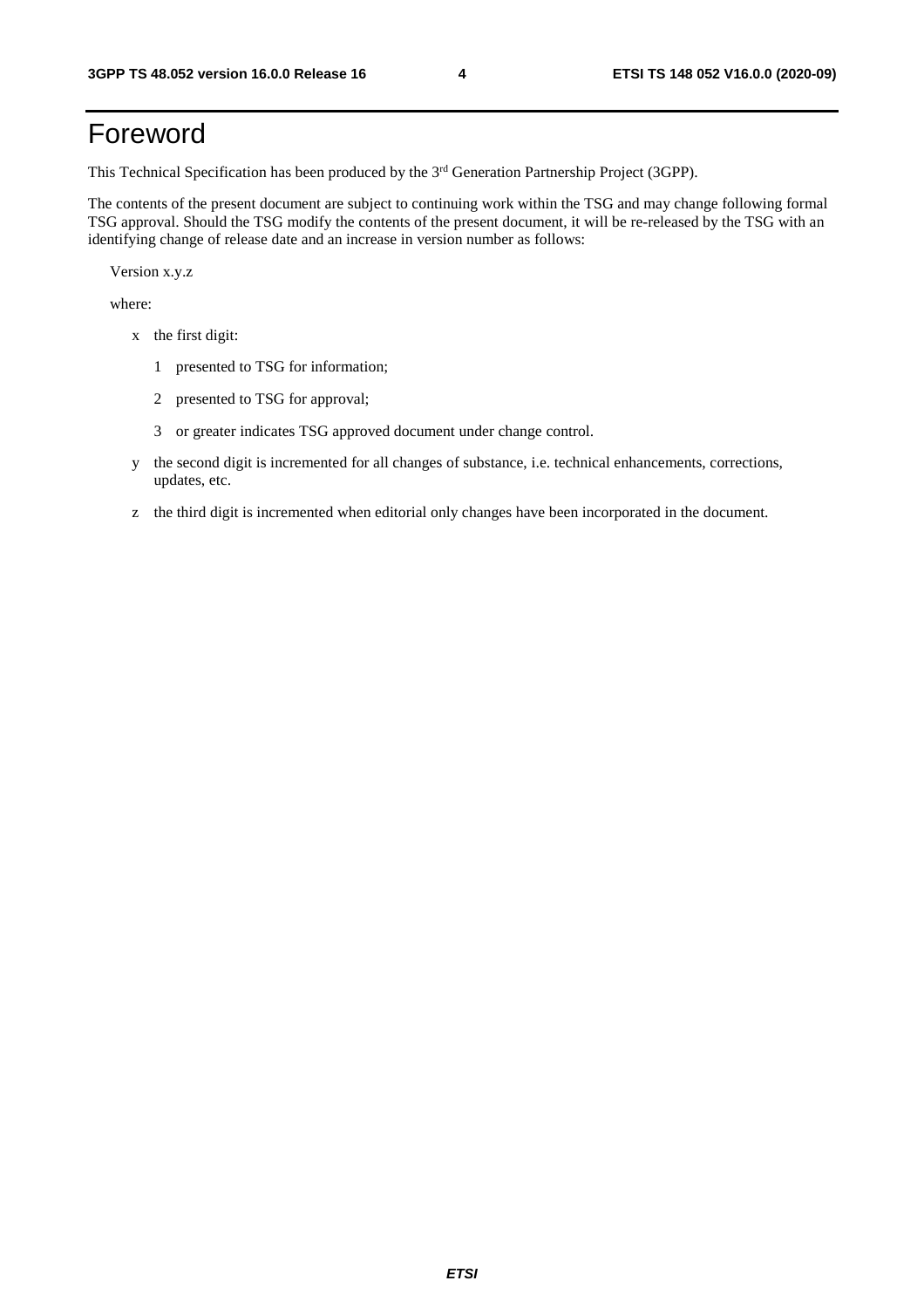## 1 Scope

The use and general aspects of the A-bis interface are given in 3GPP TS 48.051.

The present document gives the principle basis for the rest of the specifications specifying the interface between the Base Station Controller, BSC, and the Base Transceiver Station, BTS, with its transceivers, TRX. These components together form the Base Station System, BSS. (The interface between MSC and the BSS is specified in 3GPP TS 48.001 and 3GPP TS 48.020).

The intention with this interface is to get a unified way of connecting remotely located BTSs/TRXs to a BSC allowing for the interconnection of BSCs and BTSs/TRXs from different manufacturers.

In order to keep the BTS as simple as possible, BTS contains only those functions which have to recide close to the radio interface.

## 2 References

The following documents contain provisions which, through reference in this text, constitute provisions of the present document.

- References are either specific (identified by date of publication, edition number, version number, etc.) or non-specific.
- For a specific reference, subsequent revisions do not apply.
- For a non-specific reference, the latest version applies. In the case of a reference to a 3GPP document (including a GSM document), a non-specific reference implicitly refers to the latest version of that document *in the same Release as the present document*.
- [1] 3GPP TR 21.905: "Vocabulary for 3GPP Specifications".
- [2] 3GPP TS 48.001: "Base Station System Mobile services Switching Centre (BSS MSC) interface; General aspects".
- [3] 3GPP TS 48.002: "Base Station System Mobile-services Switching Centre (BSS MSC) interface Interface principles".
- [4] Void.
- [5] 3GPP TS 48.006: "Signalling transport mechanism specification for the Base Station System Mobile-services Switching Centre (BSS-MSC) interface".
- [6] Void.
- [7] 3GPP TS 48.020: "Rate adaption on the Base Station System Mobile-services Switching Centre (BSS-MSC) interface".
- [8] 3GPP TS 48.051: "Base Station Controller Base Transceiver Station (BSC-BTS) interface; General aspects".
- [9] 3GPP TS 48.058: "Base Station Controller Base Transceiver Station (BSC-BTS) interface; Layer 3 specification".
- [10] 3GPP TS 48.060: "Inband control of remote transcoders and rate adaptors for full rate traffic channels".
- [11] 3GPP TS 48.061: "Inband control of remote transcoders and rate adaptors for half rate traffic channels".
- [12] Void.
- [13] 3GPP TS 23.002: "Network Architecture".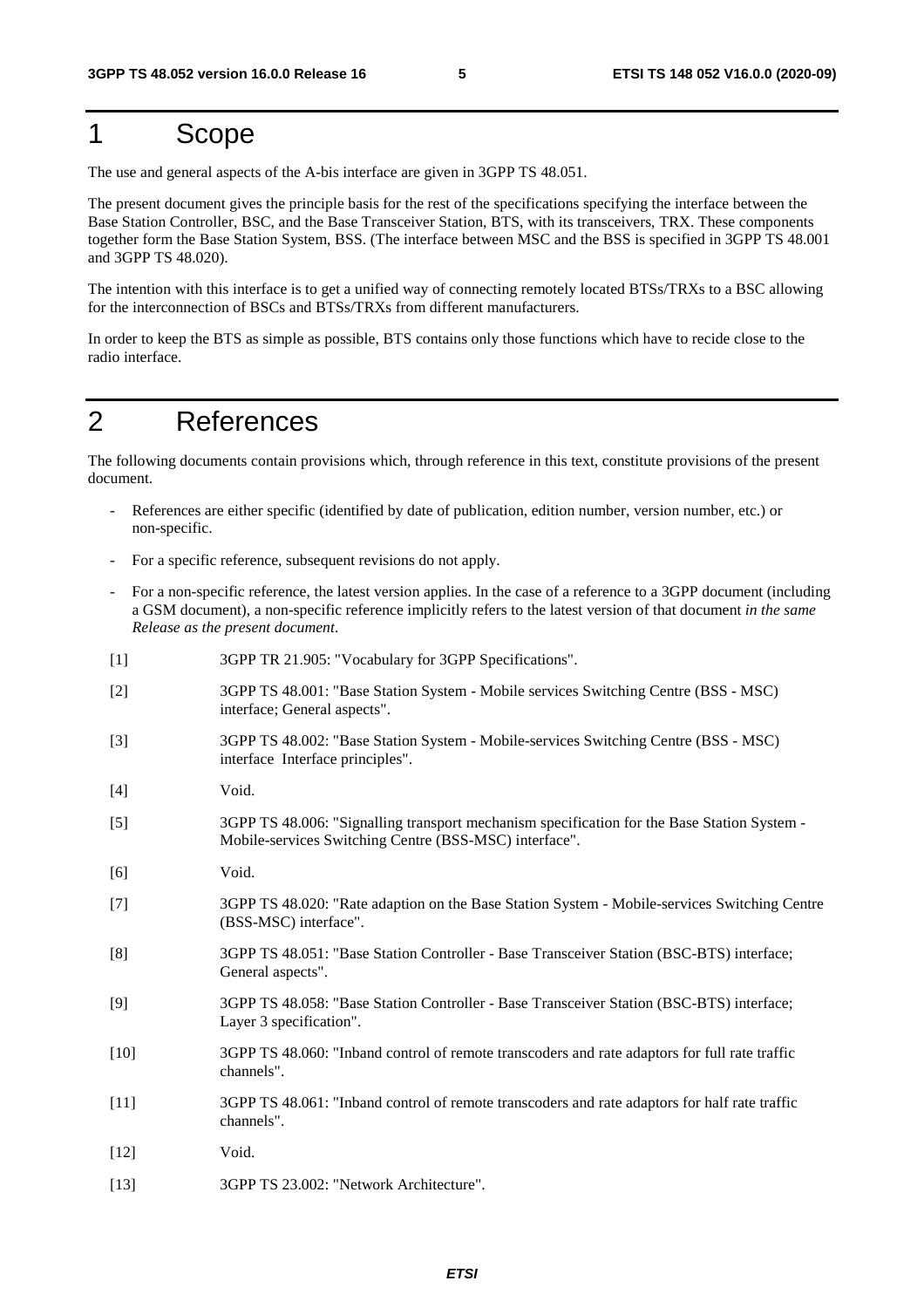## 3 Definitions and abbreviations

## 3.1 Definitions

For the purposes of the present document, the following terms and definitions apply:

**Base Station System (BSS):** system of base station equipment (transceivers, controllers, etc..) which is viewed by the MSC through a single interface as defined by the 3GPP TS 48.0xx series of recommendations, as being the entity responsible for communicating with Mobile Stations in a certain area. The radio equipment of a BSS may cover one or more cells. A BSS may consist of one or more base stations. If an internal interface according to the 3GPP TS 48.05x series at recommendations is implemented, then the BSS shall consist of one Base Station Controller (BSC) and several Base Transceiver Stations (BTSs).

NOTE: The functionality is described in 3GPP TS 48.001.

**Base Station Controller (BSC):** network component in the PLMN with the functions for control of one or more Base Transceiver Stations (BTSs).

**Base Transceiver Station (BTS):** network component which serves one cell, and is controlled by a Base Station Controller. The BTS can consist of one or more TRXs with or without common control equipment.

**Cell:** See 3GPP TS 23.002.

**Transceiver (TRX):** in the GSM PLMN is the functional entity which supports the 8 basic radio channels of the same TDMA-frame.

**Base Control Function (BCF):** functional entity which handles common control functions within a BTS, e.g. frequency hopping sequences etc.

At a multi BTS site, one of the BCFs can also be choosen to perform functions common to the site (e.g. external alarms, power supply, time base).

## 3.2 Abbreviations

For the purposes of the present document, the abbreviations given in 3GPP TR 21.905 apply.

## 4 General

3GPP TS 48.001 and 3GPP TS 48.020 specify the functional split and interface between MSC and the Base Station System, BSS, the A- interface.

The BSS can be further subdivided into one BSC controlling one or more BTSs, each consisting of one or more TRXs. The interface treated by the present document is the interface between a BSC and a BTS. It is denoted the A-bisinterface.

The A-bis-interface is capable of supporting three different internal BTS configurations:

- one single TRX;
- a collection of TRXs where all are served by a common physical connection;
- a collection of TRXs, each served by its own physical connection.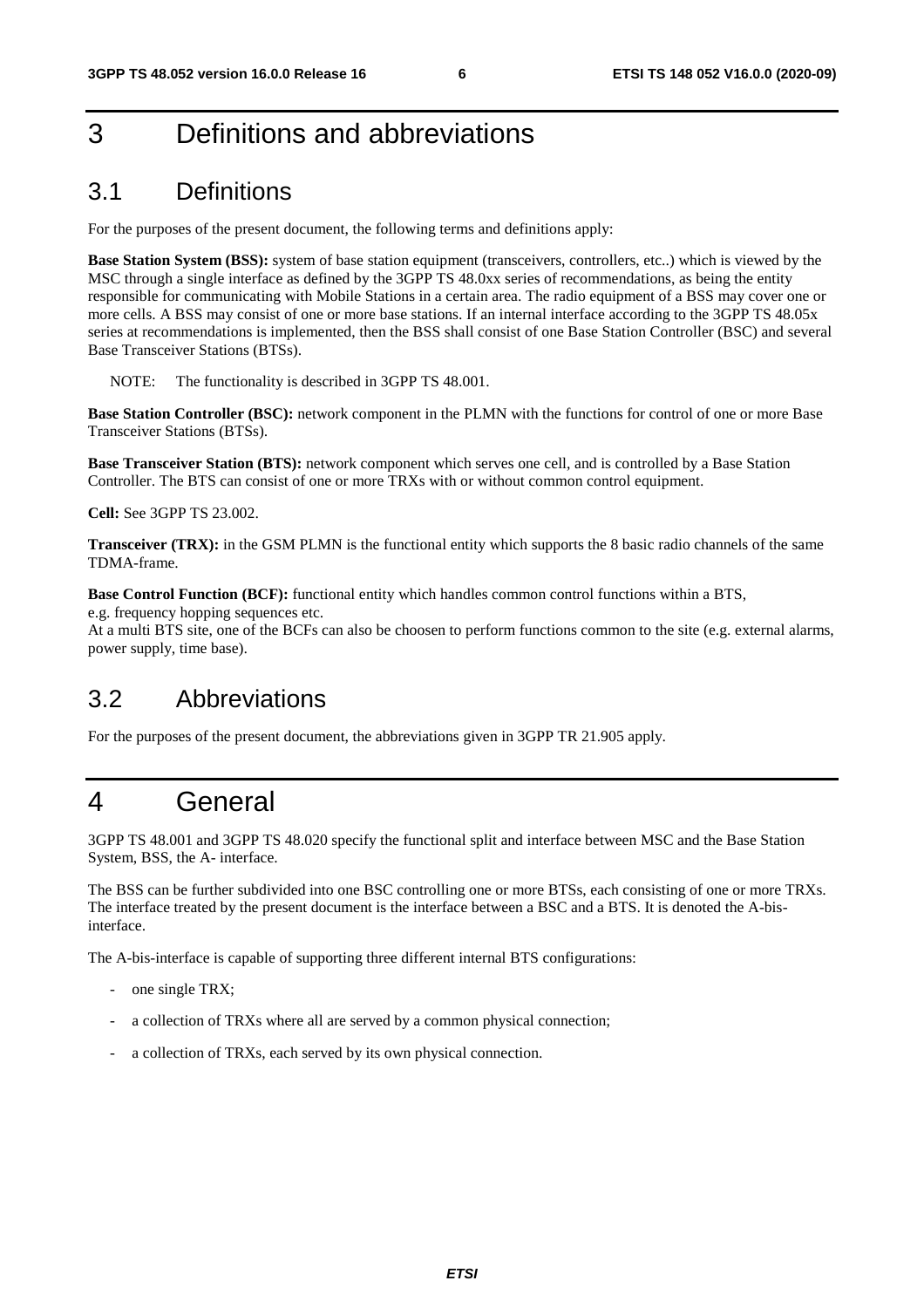



**Figure 4.1: BSS Subdivision and Interfaces** 

The present document is based on the use of digital transmission system interfaces, either at 2 048 kbit/s or at 64 kbit/s. Furthermore, the use of a subrate of 16 kbit/s and/or 8 kbit/s is supported for coded speech or rate adapted data.

This interface will support the transcoder positioned either inside or outside BTS. In the latter case, remote control (synchronisation) of the transcoder is used.

## 5 Functional division between BSC and BTS

## 5.1 General

In Technical Specification 3GPP TS 48.001 the functional division between MSC and BSS is described. This clause describes the further subdivision of functions between BSC and BTS/TRX required for the A-bis interface. A summary can be found in table 5.1. Some general requirements on the functionality of the A-bis interface are also specified.

## 5.2 Terrestrial channel management

There is a unique mapping from traffic channels on the radio path to the terrestrial traffic channels. BSC makes the choice of radio channel and thereby also of the terrestrial channel for a call.

## 5.3 Radio channel management

### 5.3.1 Channel configuration management

The channel configuration is controlled between the BSC and OMC. Current configuration is downloaded from OMC to BSC which then controls the use of the radio channels (TDMA time slots for BCCH/CCCH, TCHs, SDCCHs etc).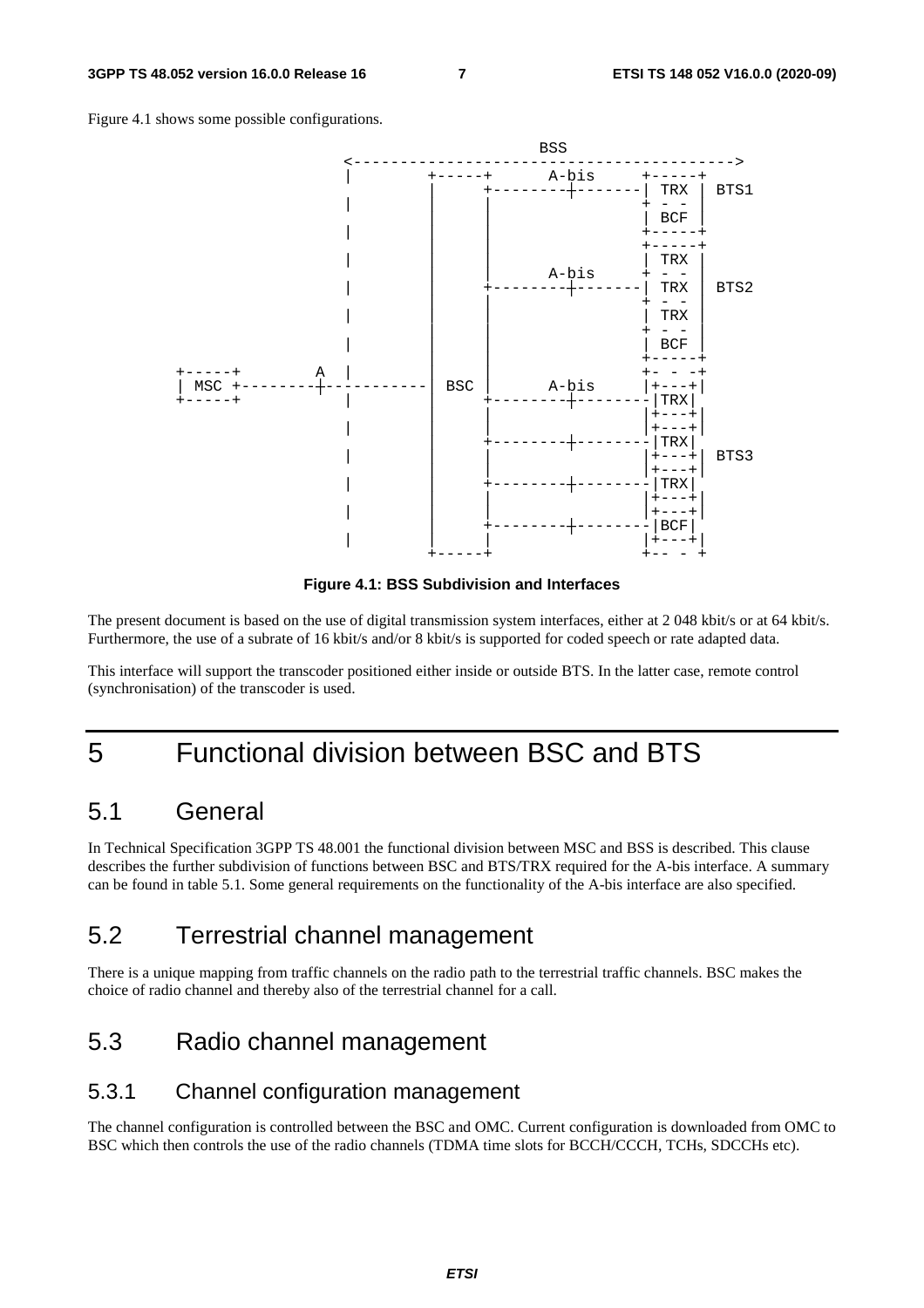### 5.3.2 SDCCH (Stand alone DCCH) and TCH management

#### 5.3.2.1 Frequency hopping management

The hopping sequences for each BTS (cell) is downloaded from OMC to BSC. It is then the responsibility of BSC to download this information to each BTS and also to send the corresponding BCCH information to be transmitted in the BCCH time slots.

#### 5.3.2.2 Channel selection, link supervision and channel release

These functions are controlled by BSC. For channel selection BSC has to have information on blocked radio channels and also on interference level on idle channels.

In the assignment messages to MS (Immediate Assign, Assign Command and Handover Command), a Starting Time parameter is included. This starting time is based on the frame number on the (new) BTS. Before sending the assign message to MS, BSC has to be informed on the current frame number in BTS.

When assigning a channel, BSC shall inform BTS on relevant parameters, e.g. channel type, channel coding, rate adaption, starting time.

#### 5.3.2.3 Power control

The ordered MS power level is sent in the 16 bit L1-header of SACCH- blocks on the downlink and the actual power level used by MS is reported in the corresponding L1-header on the uplink. This header is inserted (downlink) and extracted (uplink) by BTS/TRX.

The determination of required power level in MS is based on uplink radio measurements made by BTS/TRX and reported to BSC. The basic control of this power is performed by BSC and the dynamic regulation is performed by BSC or optionally by BTS. If BTS supports dynamic MS power regulation, BSC can indicate whether BTS is to regulate the MS power and if so, also the parameters required by BTS.

The required TRX transmission power level on a channel is based on reported measurements performed by MS. The dynamic control of this power is optional. If supported, the basic control is performed by BSC and the dynamic regulation is performed by BSC or optionally by BTS. If BTS supports dynamic TRX transmission power regulation, BSC can indicate whether BTS is to regulate the transmission power and if so, also the parameters required by BTS.

#### 5.3.2.4 Idle channel observation

Idle channels are monitored by BTS.

### 5.3.3 BCCH/CCCH management

TRX knows the timing of BCCH/CCCH slots (not known by BSC). The actual timing of BCCH/CCCH blocks therefore has to be made by BTS/TRX, including the scheduling of Paging Request messages on paging sub-channels.

BCCH information is downloaded to BTS.

### 5.3.4 Random access

Detection of a random access attempt has to be made by TRX which then sends a message to BSC containing the required timing advance, the frame number of the access attempt and the 8 bit Channel Request message sent by MS in the access burst. This information is then included by BSC in the following Immediate Assign message sent to MS.

### 5.3.5 Channel coding/decoding

The error protection coding and decoding is made by BTS/TRX.

Different coding and interleaving schemes are used for speech and data calls. This information has to be signalled from BSC to BTS on a per call basis.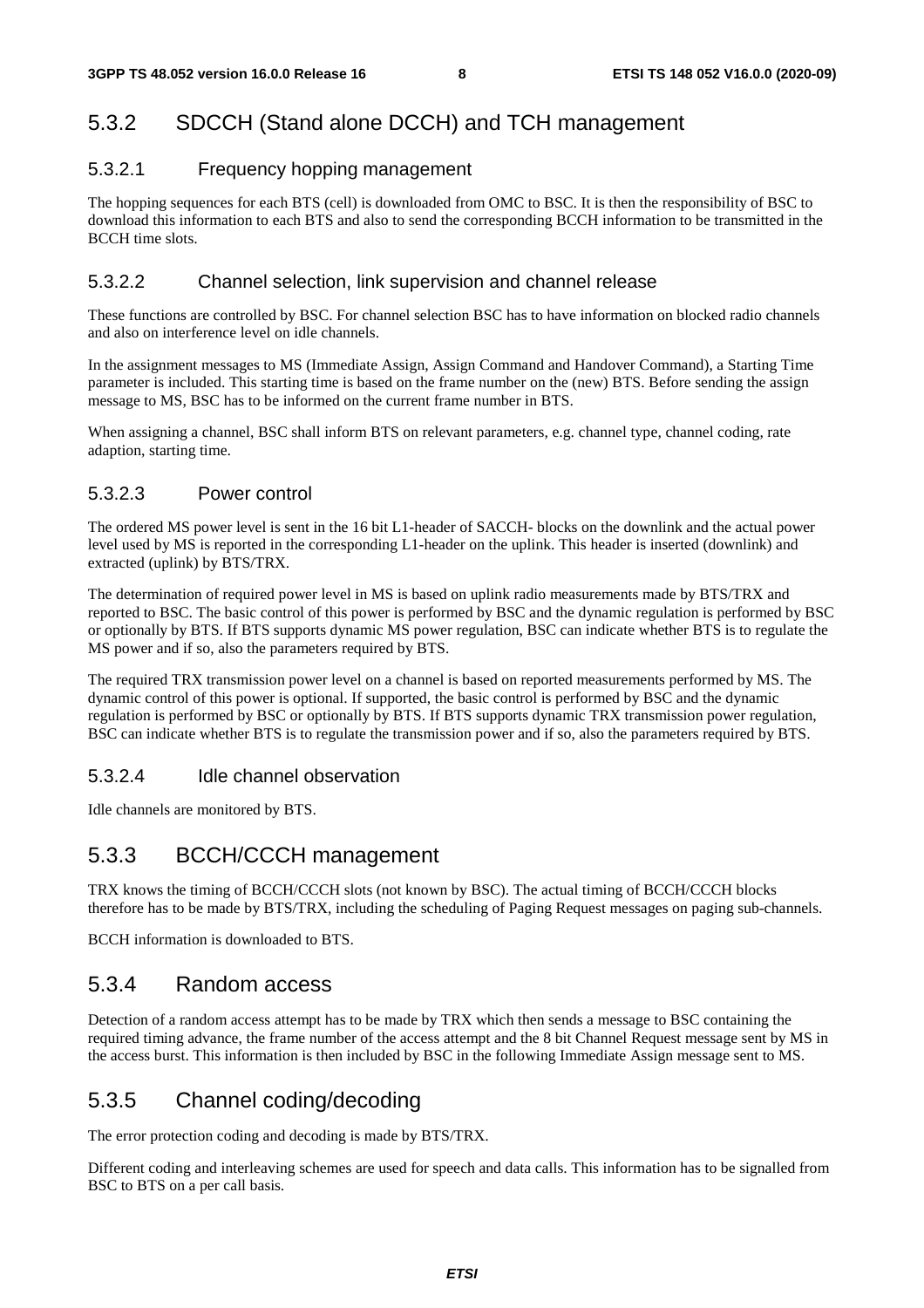## 5.3.6 Transcoding/rate adaption

The A-bis interface has to allow for the transcoder/rate adaptor being positioned either inside or outside BTS.

### 5.3.7 Timing advance

Timing advance has to be determined by TRX.

When MS is on a dedicated channel (SDCCH, TCH), the required timing advance (TA) is sent to MS and the actual timing advance is reported by MS in the 16 bit L1-header of the SACCH blocks.

At handover access, TA is determined by TRX and reported to MS in the PHYsical INFOrmation message sent by BTS/TRX.

At random access, TA is determined by TRX but in those cases, TA has to be reported to BSC for inclusion in the IMMediate ASSIGN message sent to MS by BSC.

### 5.3.8 Radio resource indication

BTS reports on status (interference level, blocking etc.) of idle channels to BSC on a regular basis.

### 5.3.9 Measurements

MS measures the downlink received level and quality from the serving cell and the received level from surrounding cells. The results from these measurements are reported by MS in Measurement Report messages on SACCH.

Uplink received level and quality are measured by BTS/TRX. The parameters for the uplink measurements are equivalent to the parameters used by MS for the corresponding downlink measurements (averaging period and dynamic range).

The support of forwarding this basic raw measurement data over the A-bis interface is mandatory. Additionally, BTS and BSC may optionally support some pre-processing in BTS of this data.

## 5.3.10 LAPDm functions (Layer 2)

Layer 2 on the radio interface (LAPDm) is terminated at BTS/TRX. Between BTS and BSC, LAPD is used.

## 5.3.11 Paging

Paging is initiated by MSC via BSC.

BSC determines the paging group to be used based on IMSI of the MS to be paged. The paging group value is sent to BTS together with the TMSI or IMSI.

Based on the paging group information, BTS/TRX will build the relevant PAGING REQUEST message and execute the transmission of the message in the correct paging sub-channel.

### 5.3.12 Handover

No handover recognition or decision is made by BTS.

However, BTS/TRX has to detect the handover access made by a handed over MS. BTS/TRX also checks the Handover Reference value sent by MS in the handover access burst against the Handover Reference value received from BSC in the channel activation command. In case of an asynchronous handover, BTS/TRX then builds the PHYsical INFOrmation message (including the Timing Advance value) and sends it to MS. The handover access is also reported to BSC.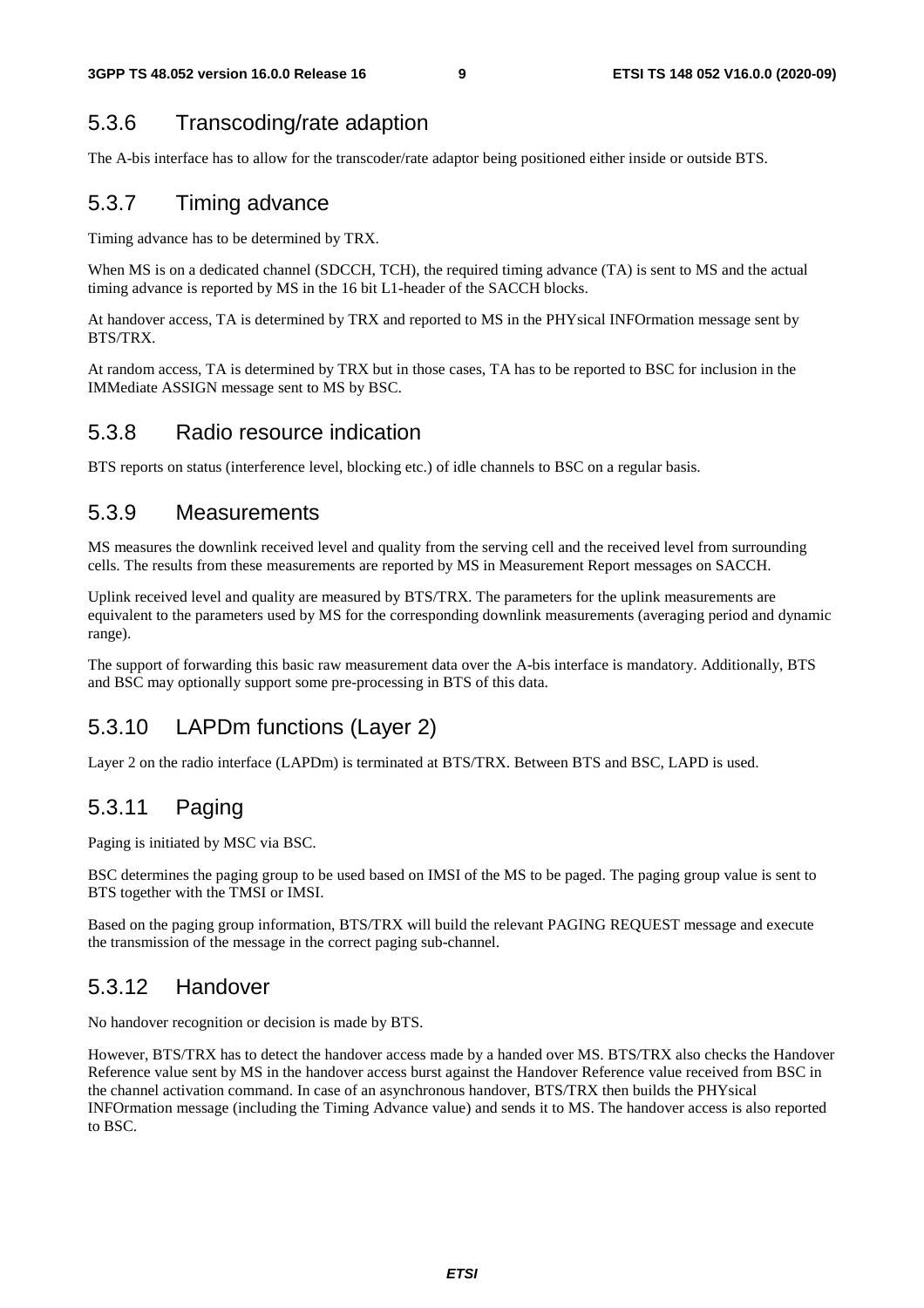## 5.3.13 Encryption

Encryption and decryption is made of the complete outgoing bit stream (except for preambles/synch words). This therefore has to be made by TRX. The encryption key has to be downloaded to BTS/TRX before encryption starts. Special control messages are therefore required between BSC and BTS/TRX.

### 5.3.14 Mobility management and call control

All mobility management and call control functions recide in MSC.

| <b>FUNCTION</b>                               | Location   |                |  |  |
|-----------------------------------------------|------------|----------------|--|--|
|                                               | <b>BTS</b> | <b>BSC/MSC</b> |  |  |
| TERRESTRIAL CHANNEL MANAGEMENT                |            |                |  |  |
| MSC-BSC channels                              |            |                |  |  |
| Channel allocation                            |            | х              |  |  |
| <b>Blocking indication</b>                    |            | x              |  |  |
|                                               |            |                |  |  |
| <b>BSC-BTS</b> channels                       |            |                |  |  |
| Channel allocation                            |            | x              |  |  |
| <b>Blocking indication</b>                    | x          |                |  |  |
|                                               |            |                |  |  |
| RADIO CHANNEL MANAGEMENT                      |            |                |  |  |
| Channel configuration management              |            | x              |  |  |
|                                               |            |                |  |  |
| <b>Frequency Hopping</b>                      |            |                |  |  |
| Management                                    |            | x              |  |  |
| Execution                                     | x          |                |  |  |
|                                               |            |                |  |  |
| <b>TCH</b> management                         |            |                |  |  |
| Channel allocation (choice)                   |            | х              |  |  |
| Link supervision                              |            | x              |  |  |
| Channel release                               |            | x              |  |  |
| Idle channel observation                      | x          |                |  |  |
| Power control determination<br>(note 3)       | x          | x              |  |  |
|                                               |            |                |  |  |
| SDCCH management (Stand alone DCCH)           |            |                |  |  |
| SDCCH allocation                              |            | х              |  |  |
| Link supervision                              |            | X              |  |  |
| Channel release                               |            | x              |  |  |
| Power control determination<br>(note 3)       | x          | x              |  |  |
|                                               |            |                |  |  |
| <b>BCCH/CCCH</b> management                   |            |                |  |  |
| Scheduling of messages                        |            |                |  |  |
| Management                                    |            | x              |  |  |
| Execution                                     | х          |                |  |  |
|                                               |            |                |  |  |
| Random access                                 |            |                |  |  |
| Access detection                              | x          |                |  |  |
| Immediate assign (access grant)               |            | x              |  |  |
| Channel coding/decoding                       |            |                |  |  |
|                                               | х          |                |  |  |
| Transcoding/rate adaption<br>(note 1)         | x          |                |  |  |
|                                               |            |                |  |  |
| Measurements                                  |            |                |  |  |
| Uplink measuring<br>(note 2)                  | х          |                |  |  |
| Processing of reports from MS/TRX<br>(note 4) | x          | х              |  |  |
| <b>Traffic measurements</b>                   |            | x              |  |  |
|                                               |            |                |  |  |
| Timing advance                                |            |                |  |  |
| Calculation                                   | x          |                |  |  |
| Signalling to MS at random access             |            | x              |  |  |

#### **Table 5.1: Summary of functional division between BTS and BSC/MSC**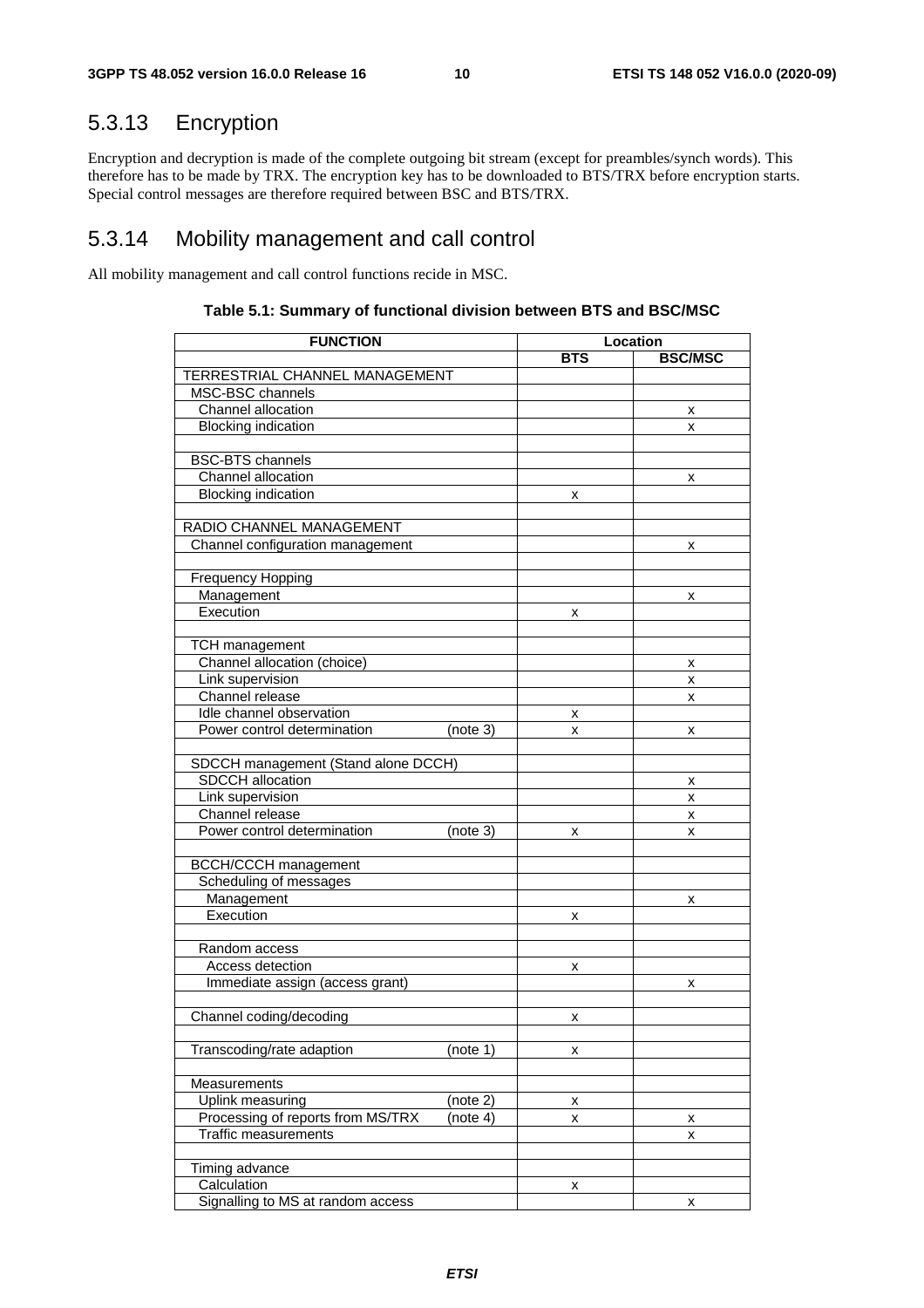| <b>FUNCTION</b>                                                                          | Location   |                |
|------------------------------------------------------------------------------------------|------------|----------------|
|                                                                                          | <b>BTS</b> | <b>BSC/MSC</b> |
| Signalling to MS at handover                                                             | x          |                |
| Signalling to MS during call                                                             | X          |                |
|                                                                                          |            |                |
| Radio resource indication                                                                |            |                |
| Report status of idle channels                                                           | x          |                |
|                                                                                          |            |                |
| LAPDm functions (Layer 2)                                                                | x          |                |
|                                                                                          |            |                |
| Encryption                                                                               |            |                |
| Management                                                                               |            | x              |
| Execution (Key from BSC)                                                                 | x          |                |
|                                                                                          |            |                |
| Paging                                                                                   |            |                |
| Initiation                                                                               |            | x              |
| DRX paging                                                                               |            |                |
| Management                                                                               |            | x              |
| Execution                                                                                | x          |                |
|                                                                                          |            |                |
| Handover                                                                                 |            |                |
| BSC internal, one cell                                                                   |            | x              |
| BSC internal, between cells                                                              |            | x              |
| <b>BSC</b> external                                                                      |            |                |
| recognition, radio reason                                                                |            | x              |
| recognition, traffic reason                                                              |            | X              |
| decision                                                                                 |            | x              |
| execution                                                                                |            | x              |
| Handover access detection                                                                | x          |                |
|                                                                                          |            |                |
| <b>MOBILITY MANAGEMENT</b>                                                               |            |                |
| Authentication                                                                           |            | x              |
| Location updating                                                                        |            | x              |
|                                                                                          |            |                |
| <b>CALL CONTROL</b>                                                                      |            | x              |
| NOTE 1:<br>Although the transcoder is always controlled by the BTS, it can optionally be |            |                |
| located outside the BTS (e.g. at the BSC or at the MSC site). In that case,              |            |                |
| remote control is performed by BTS using inchannel signalling.                           |            |                |
| Including averaging comparable to what is done in the MS.<br>NOTE 2:                     |            |                |
| NOTE 3: The support of power level determination in BTS is optional.                     |            |                |
| NOTE 4:<br>The support of forwarding all raw measurement data from MS/TRX over the A-    |            |                |
| bis interface and the processing of it in BSC is mandatory. The BTS/BSC may              |            |                |
| additionally support also some pre- processing in BTS of this raw data.                  |            |                |

## 6 Transcoding/rate adaption and multiplexing

The interface supports two options: transcoding/rate adaption performed in BTS or outside BTS.

## 6.1 Transcoding/rate adaption in BTS

The transcoding of speech to normal 64 kbit/s A-law is performed within BTS.

Data may be rate adapted or submultiplexed to 64 kbit/s circuits.

## 6.2 Transcoding/rate adaption outside BTS

In this case the transcoder/rate adaptor is considered as part of the BSC.

The channel coding/decoding is performed by BTS/TRX. The choice of coding/interleaving has to be signalled from BSC to BTS.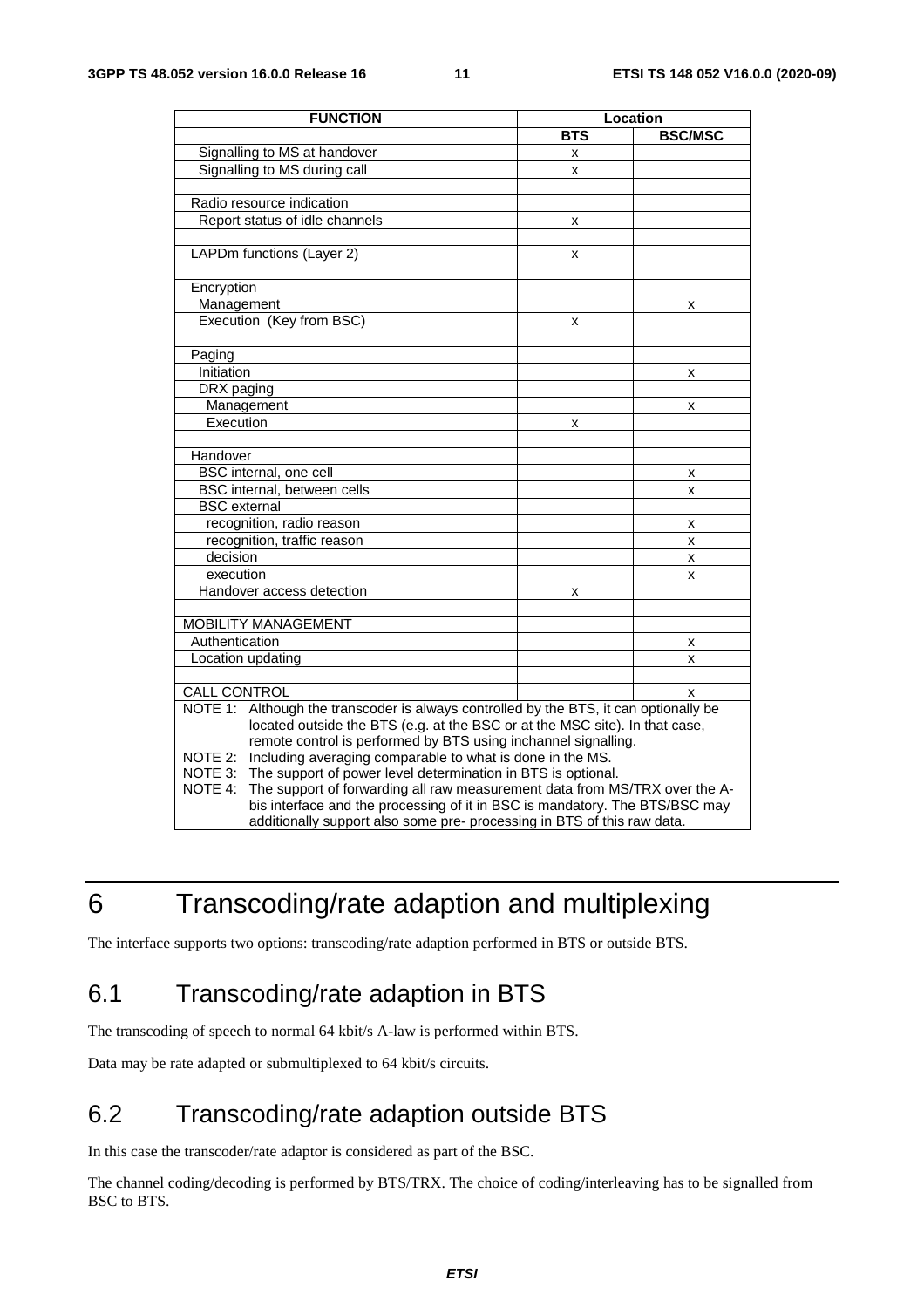The remote speech transcoder has to have knowledge of some radio parameters for an efficient decoding. In addition, the timing of the transcoder has to be aligned with the transmission of the frames over radio such that the frames from BSC arrive synchronized with the transmission over radio (minimizes delay due to remote transcoder). For this control and time alignment of the transcoder, inband signalling is used within a 16 kbit/s or an 8 kbit/s channel carrying speech or data, signalling and synchronisation. This remote control of the transcoder is specified in Technical Specifications 3GPP TS 48.060 (full rate traffic channels, 16 kbit/s submultiplexing only) and 3GPP TS 48.061 (half rate traffic channels, 16 or 8 kbit/s submultiplexing).

For data, rate adaption to subrate 16 or 8 kbit/s is performed within BTS.

For the link BTS-BSC, the following possibilities are foreseen:

- rate adaption of 16 kbit/s or 8 kbit/s speech + control or 16 kbit/s data + control to 64 kbit/s (one radio traffic channel per 64 kbit/s terrestrial channel);
- multiplexing of 16 kbit/s or 8 kbit/s speech + control or 16 kbit/s or 8 kbit/s data + control into one 64 kbit/s channel (up to eight radio traffic channels per 64 kbit/s terrestrial channel).

## 7 Interface structures

### 7.1 Communication channels

The A-bis interface is considered to have two types of communication channels (see figure 7.1):

- traffic channel (SDC) at 8 kbit/s, 16 kbit/s or 64 kbit/s carrying speech or data of one radio traffic channel (Bm or Lm channel);
- signalling channels (SCH) at 16 kbit/s, 32 kbit/s or 64 kbit/s, carrying signalling information (both BSC-MS and BSC-BTS signalling).



**Figure 7.1: Communication Channel Types** 

## 7.2 Signalling links

The addressing of TRXs and BCF is made using separate TEIs for each TRX and BCF.

Three logical links are defined for each TEI:

- RSL: Radio Signalling Link used for supporting traffic management procedures (MS to network communication). One link per TRX.
- OML: Operations and Maintenance Link used for supporting network management procedures (transferring operations and maintenance messages). One link per TRX and BCF.
- L2ML: Layer 2 Management Link used for transferring layer 2 management messages to TRX or BCF. One link per TRX and BCF.

A logical diagram for the architecture of the signalling links is given in figure 7.2.

Only point to point signalling links are used.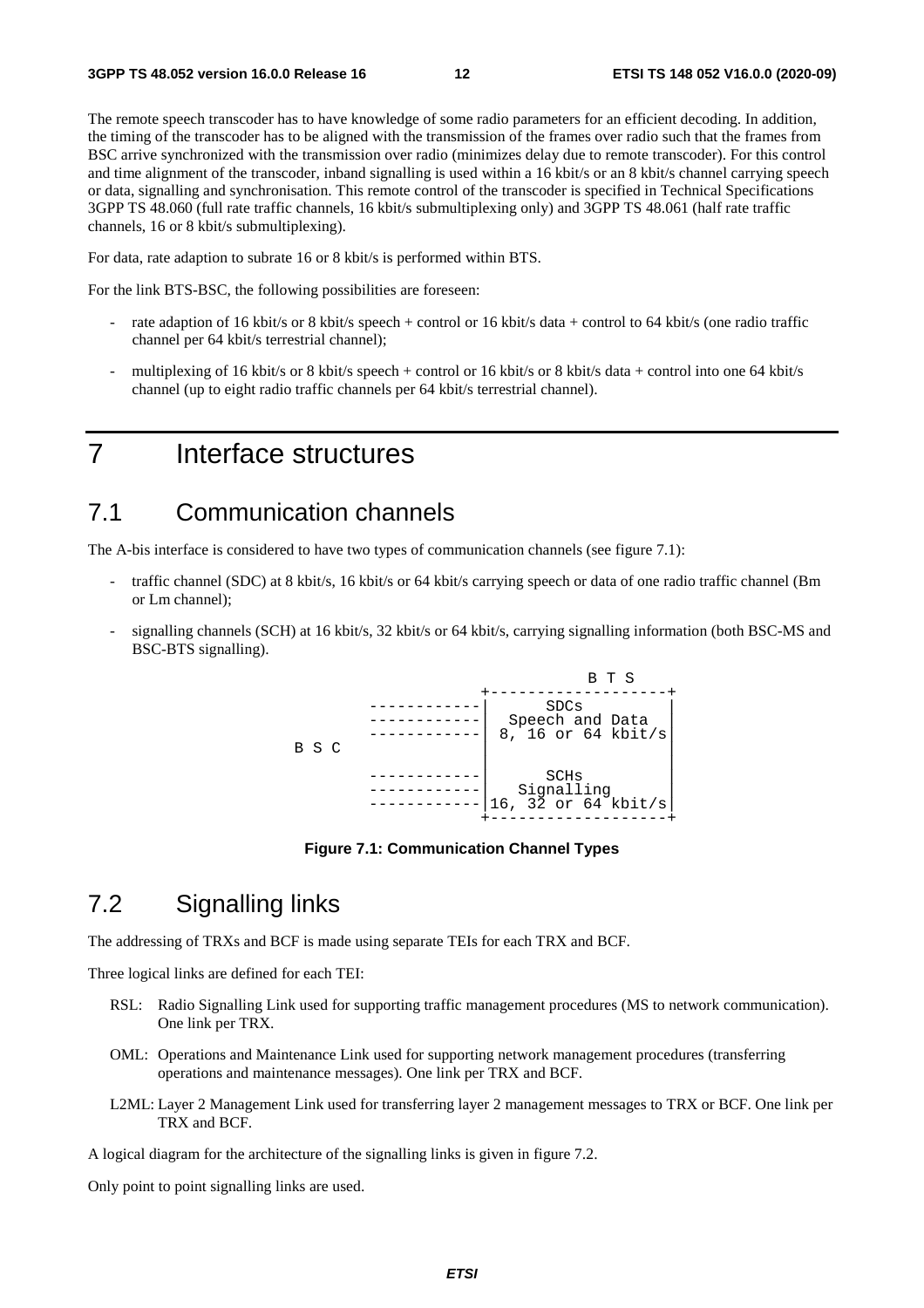SMS messages are also carried on the signalling links.



**Figure 7.2: Logical L2 links of A-bis interface** 

## 7.3 Signalling model

A signalling model for the A-bis interface and its signalling environment can be found in figure 7.3.

CM and MM messages are not interpreted by BSC or BTS. Over the A interface they are tranferred using DTAP (Direct Transfer Application Part) and over the A-bis interface they are transferred as transparent messages.

RR messages are mapped to BSSAP (BSS Application Part) in BSC. In BTS, most of them are handled as transparent messages. However, some of them have to be interpreted by BTS (e.g. random access, start ciphering, paging). The BTSM (BTS Management) entities contain procedures for handling these messages and also other procedures for managing the BTS as defined in Technical Specification 3GPP TS 48.058. In BTS there is a mapping between BTSM and the relevant RR messages over the radio interface (RR').

The Layer 2 protocol over the A-bis interface is based on LAPD. L2 addressing is made to TRX (or BCF) using the TEI of LAPD. Different L2 links are used for traffic management messages (RSL, Radio Signalling Link), network management messages (OML, Operation & Maintenance Link) and L2 management messages (L2ML, Layer 2 Management Link).

A model of Layer 3 for the A-bis interface can be found in figure 7.4.

For traffic management, two types of signalling messages have been defined:

Transparent Messages:Messages which are forwarded by BTS without interpretation or changes.

Non-Transparent Messages:Messages which are sent only between BSC and BTS and which BTS is acting upon or which are the results of BTS actions.

In addition, the messages have been grouped into four main groups: Radio Link Layer Management, Dedicated Channel Management, Common Channel Management and TRX Management messages.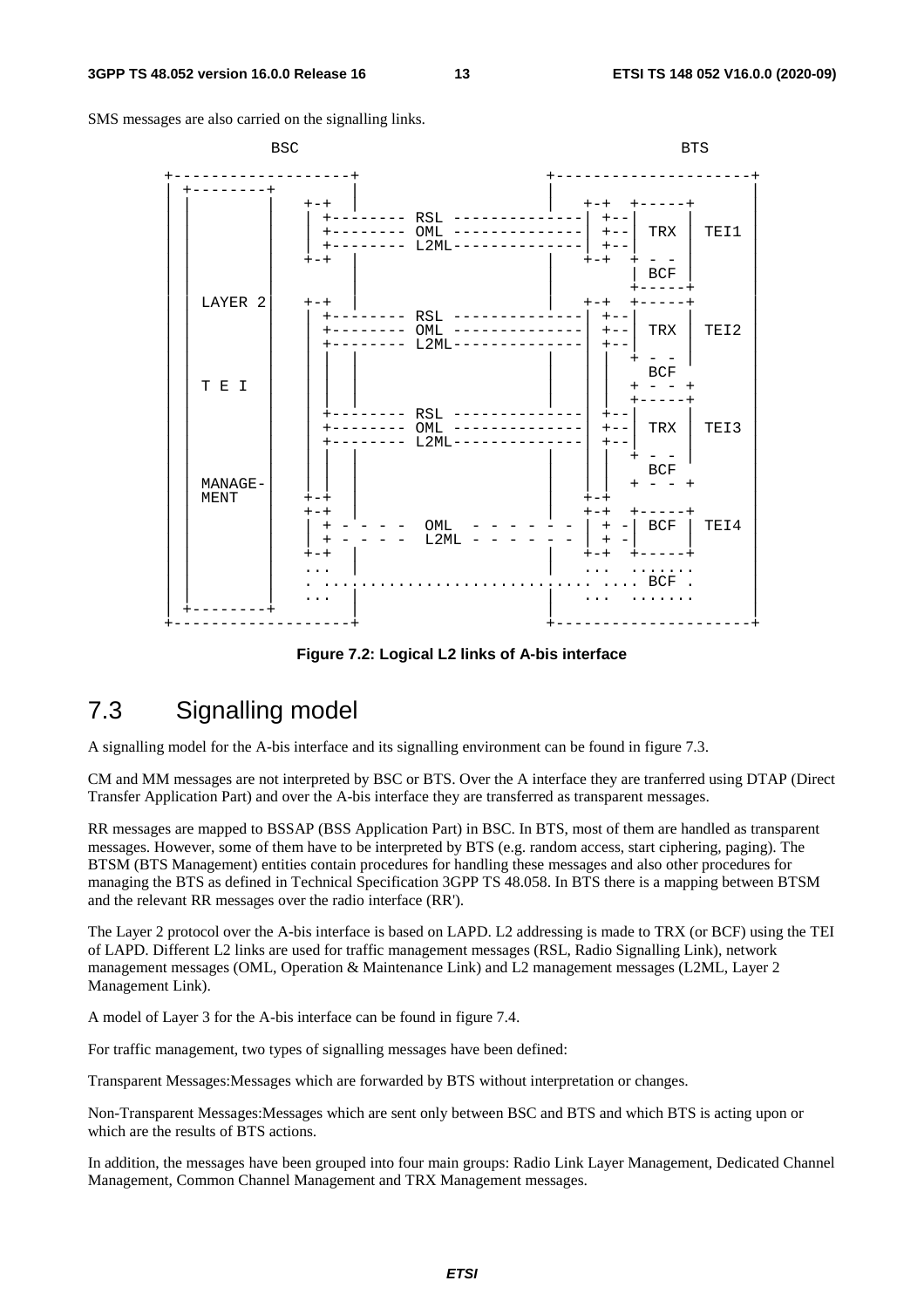Discrimination between these types and groups is based on the Message Discriminator which is sent as the first octet in all messages. Transparent and non-transparent messages are discriminated by a transparancy flag (T-bit) in the Message Discriminator. Transparent messages are merely forwarded to L2 on the radio interface.

In order to address the relevant radio channel, a Channel Number element is included to support the distribution of messages to relevant physical channels on the TRX. A Link Identifier element supports the distribution on logical links/channels on the radio interface (compare the DLCI element of the A interface, 3GPP TS 48.006).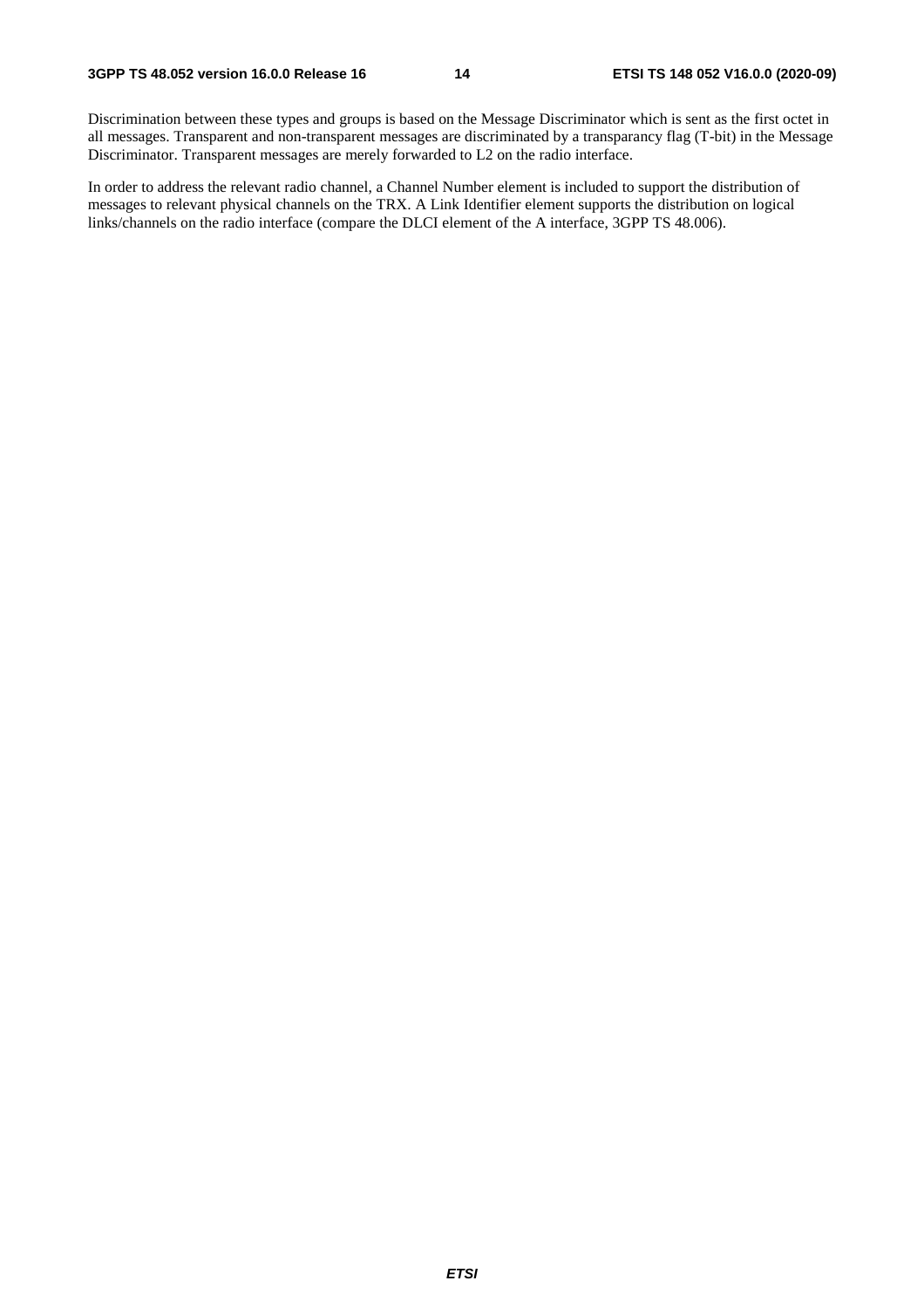

**Figure 7.3: Signalling model for the A-bis interface and its signalling environment**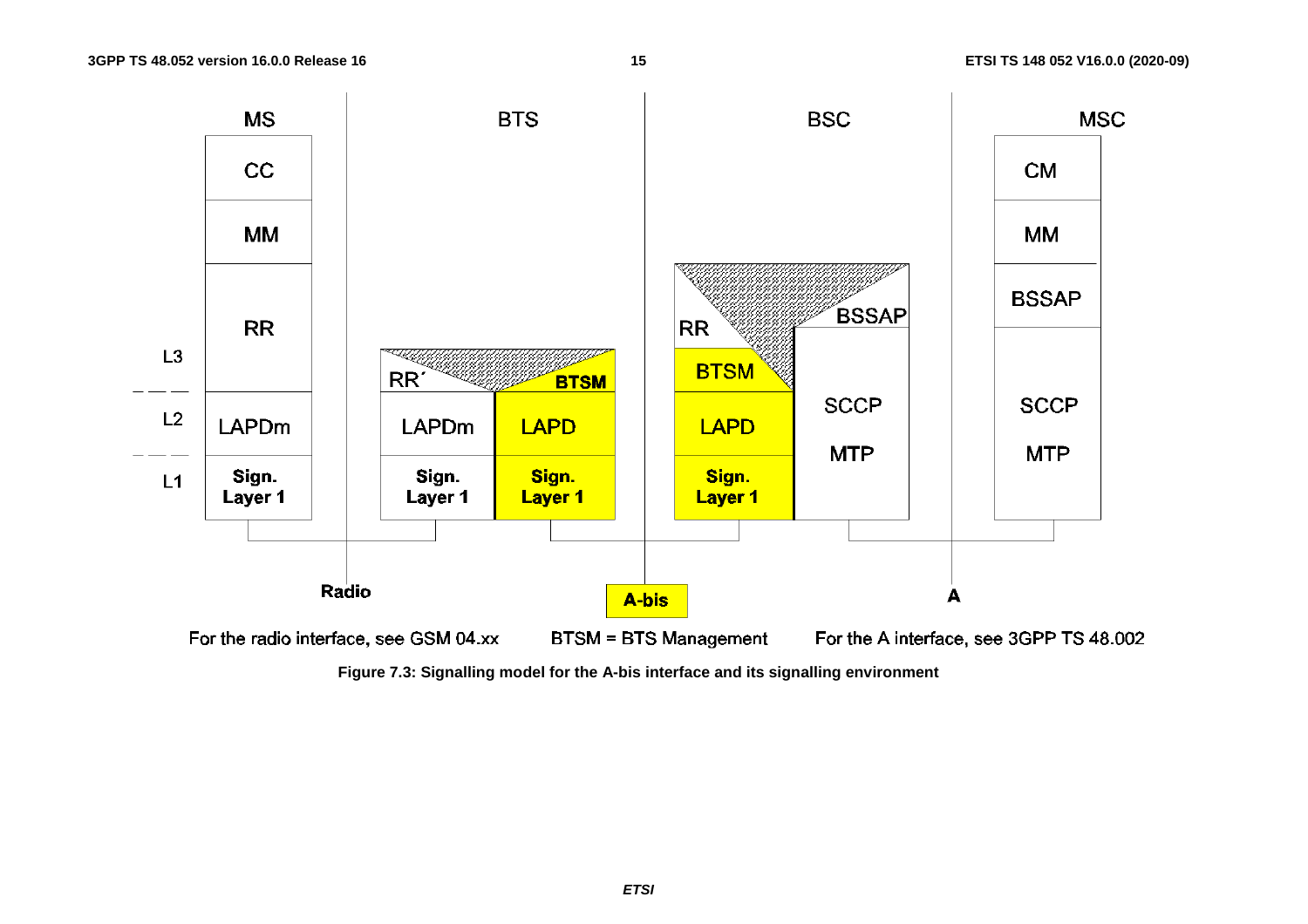

**Figure 7.4: L3 model**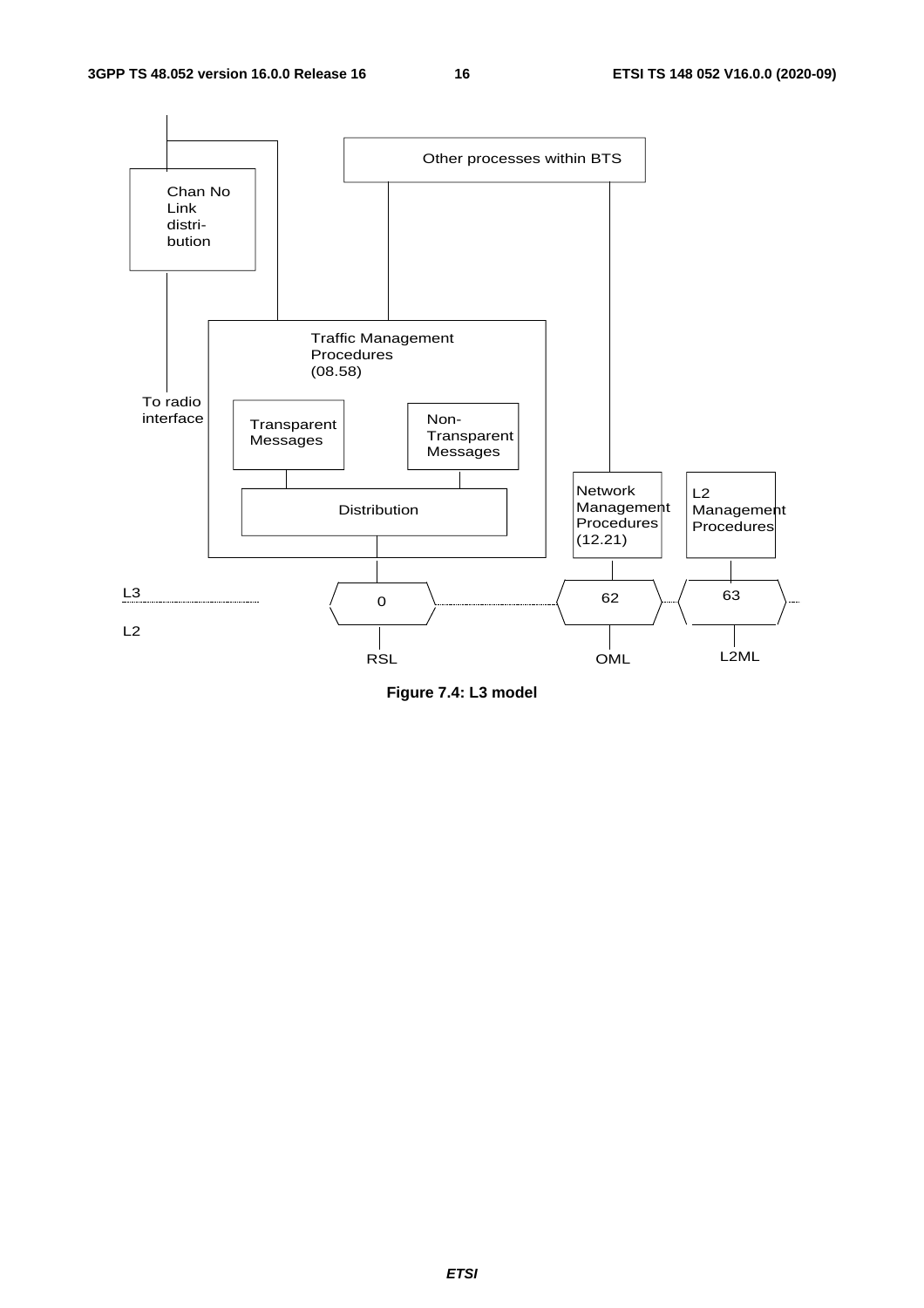## Annex A (informative): Change History

| TSG#         | <b>TSG Doc.</b> | I CR I | <b>Rev</b> | <b>Subiect/Comment</b>                     | <b>New</b> |
|--------------|-----------------|--------|------------|--------------------------------------------|------------|
| January 2016 |                 |        |            | Rel-15<br>version created based on v12.0.0 | 13.U.U     |

| <b>Change history</b> |              |  |  |  |  |                                                    |                |
|-----------------------|--------------|--|--|--|--|----------------------------------------------------|----------------|
| Date                  | Meeting TDoc |  |  |  |  | <b>CR Rev Cat Subject/Comment</b>                  | <b>New</b>     |
|                       |              |  |  |  |  |                                                    | <b>version</b> |
| 2017-03               | RP-75        |  |  |  |  | Version for Release 14 (frozen at TSG-75)          | 14.0.0         |
| 2018-06               | RP-80        |  |  |  |  | Update to Rel-15 version (MCC)                     | 15.0.0         |
| 2020-07               | RP-88e       |  |  |  |  | Upgrade to Rel-16 version without technical change | 16.0.0         |